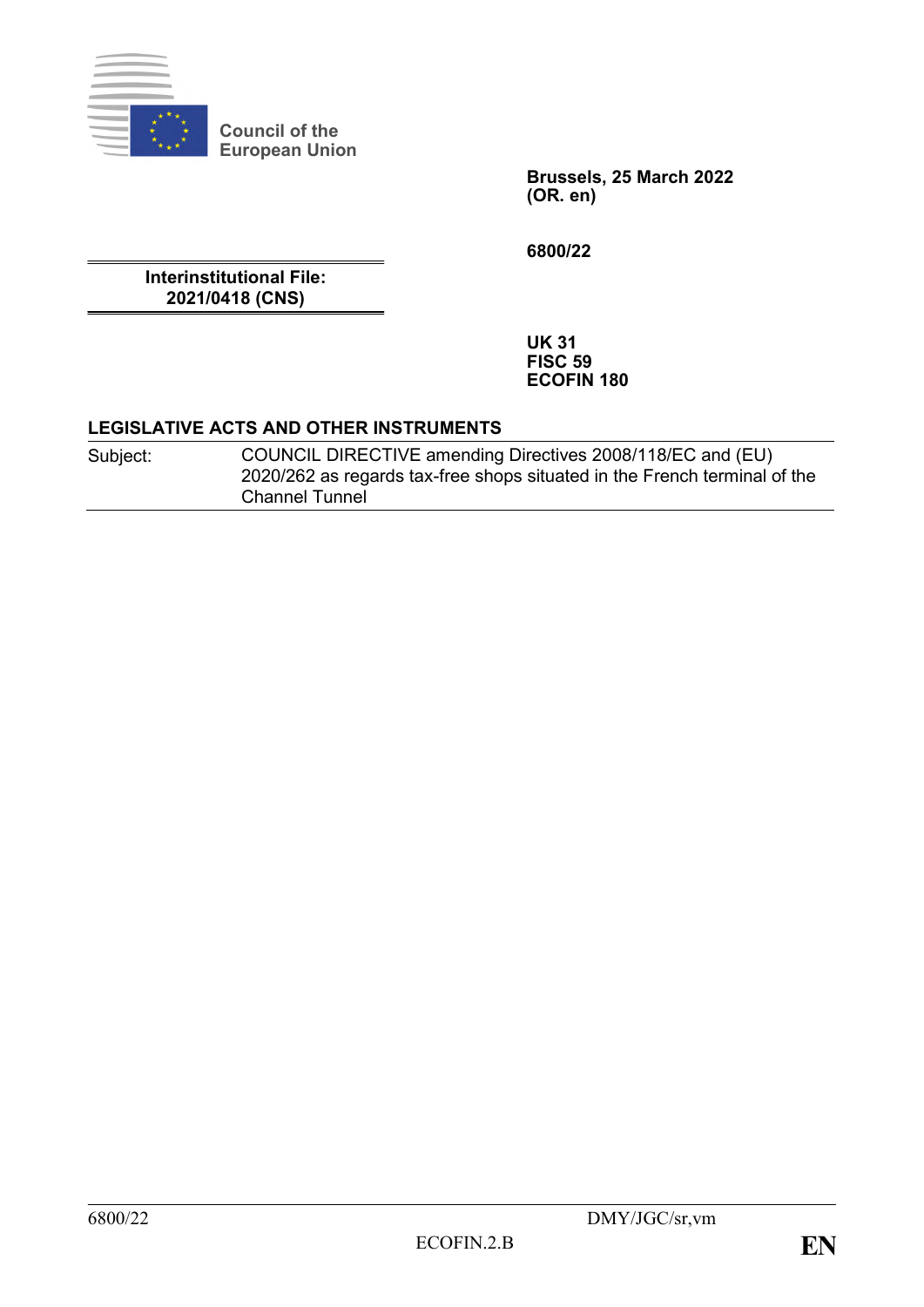### **COUNCIL DIRECTIVE (EU) 2022/…**

**of …**

## **amending Directives 2008/118/EC and (EU) 2020/262 as regards tax-free shops situated in the French terminal of the Channel Tunnel**

### THE COUNCIL OF THE EUROPEAN UNION,

Having regard to the Treaty on the Functioning of the European Union, and in particular Article 113 thereof,

Having regard to the proposal from the European Commission,

After transmission of the draft legislative act to the national parliaments,

Having regard to the opinion of the European Parliament**<sup>1</sup>** ,

Having regard to the opinion of the European Economic and Social Committee**<sup>2</sup>** ,

Acting in accordance with a special legislative procedure,

1

<sup>&</sup>lt;sup>1</sup> Opinion of 9 March 2022 (not yet published in the Official Journal).

**<sup>2</sup>** Opinion of 23 February 2022 (not yet published in the Official Journal).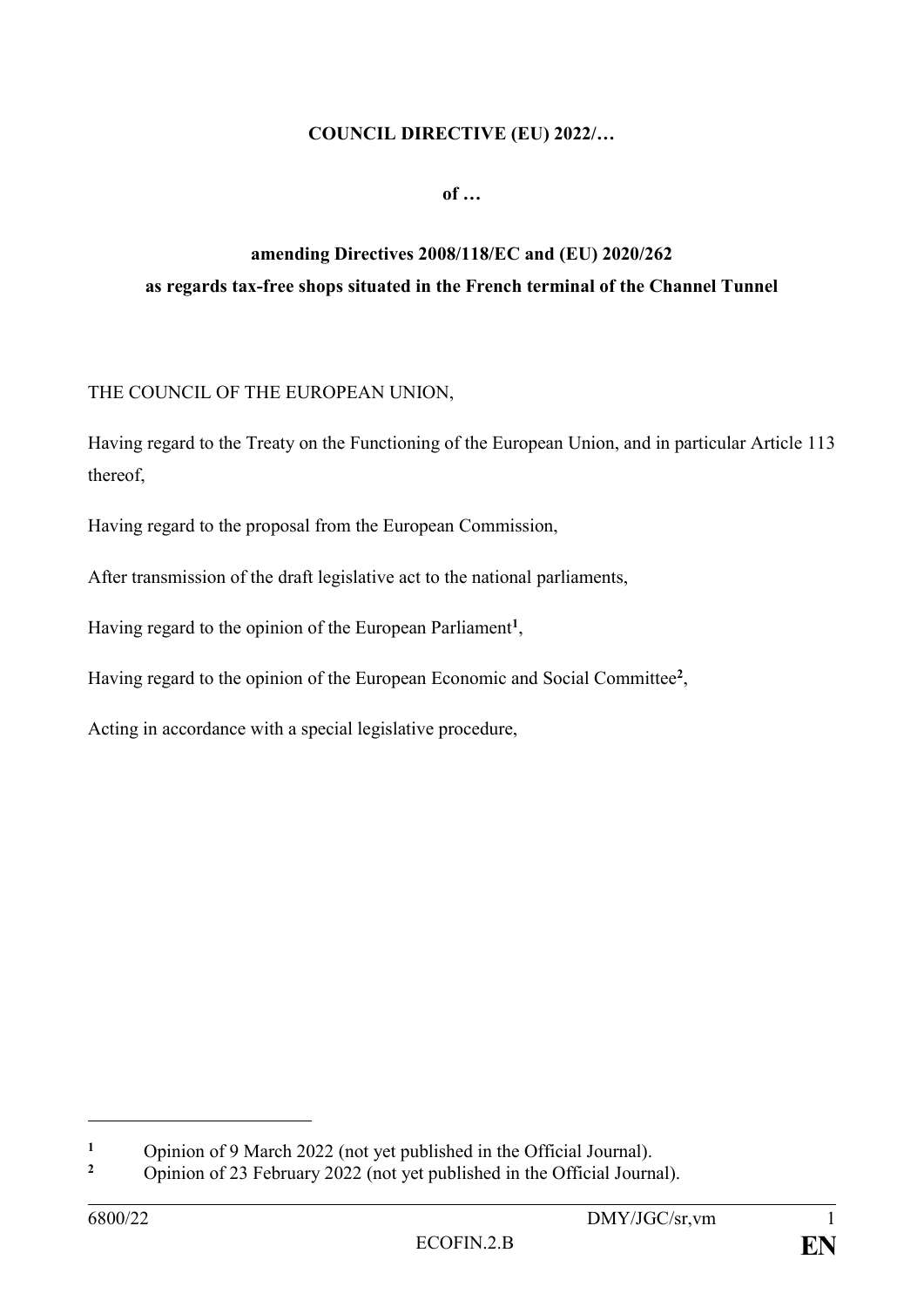### Whereas:

- (1) Article 14(1) of Council Directive 2008/118/EC**<sup>1</sup>** allows Member States to exempt from payment of excise duty excise goods supplied in tax-free shops situated in Union airports and ports for sale to travellers to a third territory.
- (2) The Channel Fixed Link is a twin bored tunnel rail link, under the English Channel between Coquelles (Pas-de-Calais, France) and Folkestone (Kent, United Kingdom). It has an associated service tunnel and terminal areas at either end for control of access to, and egress from, the tunnels. Due to those infrastructures, it has the characteristics of a maritime link between France and the United Kingdom, with border controls at the two access terminals. The maritime link and the Channel Fixed Link enable a English Channel crossing under the same conditions.
- (3) The French terminal of the Channel Fixed Link in Coquelles should therefore be considered equivalent to a port for purposes of Article 14 of Council Directive 2008/118/EC.

1

**<sup>1</sup>** Council Directive 2008/118/EC of 16 December 2008 concerning the general arrangements for excise duty and repealing Directive 92/12/EEC (OJ L 9, 14.1.2009, p. 12).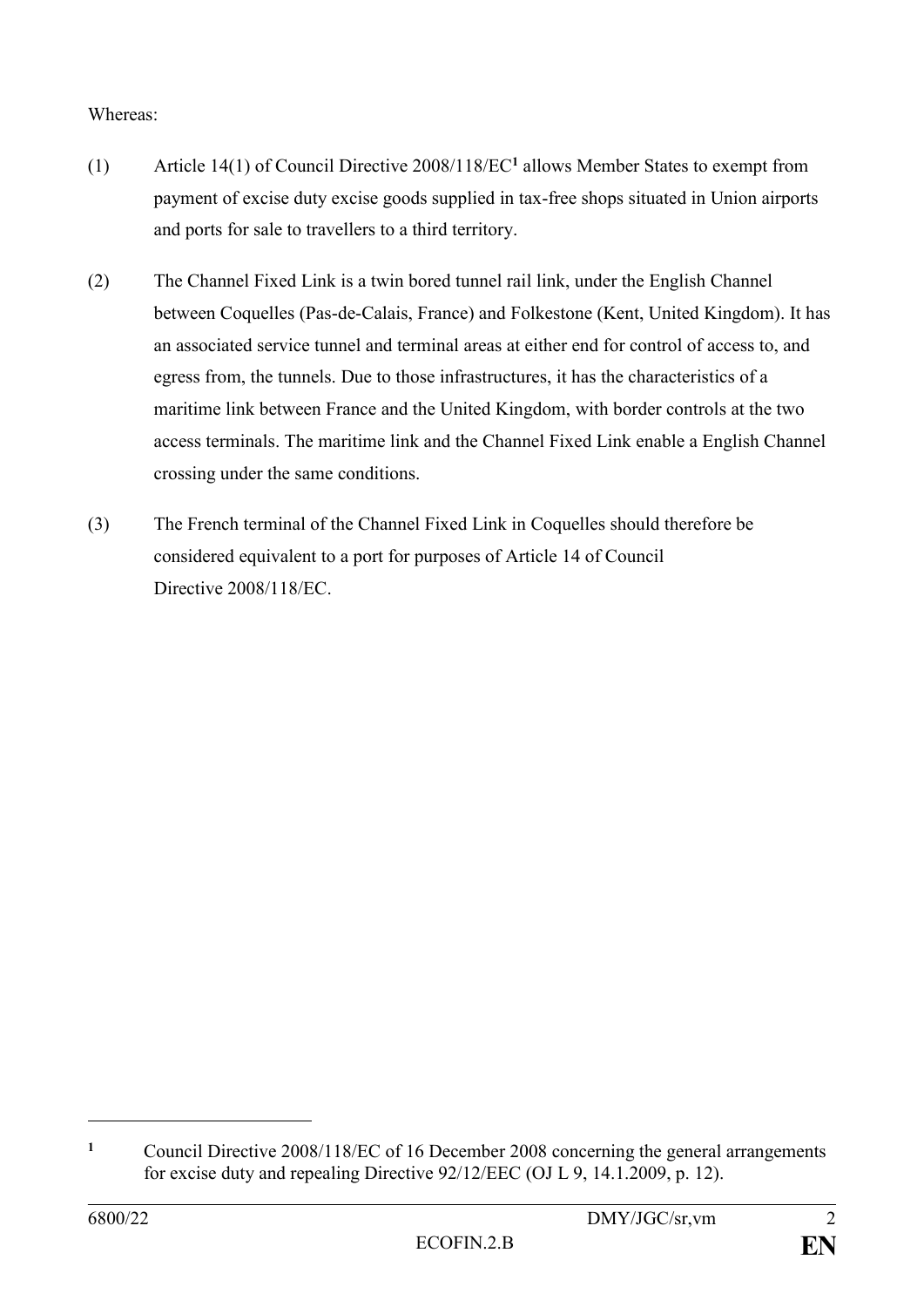- (4) Due to the United Kingdom's withdrawal from the Union which led to the opening of taxfree shops in the ports of Calais and Dunkirk and in the UK terminal of the Channel Fixed Link in Folkestone, it is appropriate to authorise the opening of tax-free shops in the French terminal of the Channel Fixed Link in Coquelles.
- (5) Given that passengers using the Channel Fixed Link cannot exit it until they reach the destination, the risk of non-compliance with the excise duty and tax free import allowances and consequently the control burden for the customs authorities will be limited. However, to prevent any evasion, avoidance or abuse, France should take the measures necessary to ensure the proper application of the tax exemption in the tax-free shops of the French terminal of the Channel Fixed Link in Coquelles.
- (6) Given that Council Directive (EU) 2020/262**<sup>1</sup>** repeals and replaces Directive 2008/118/EC with effect from 13 February 2023, the corresponding provision in Directive (EU) 2020/262 should also be amended.
- (7) Directives 2008/118/EC and (EU) 2020/262 should therefore be amended accordingly,

HAS ADOPTED THIS DIRECTIVE:

1

**<sup>1</sup>** Council Directive (EU) 2020/262 of 19 December 2019 laying down the general arrangements for excise duty (OJ L 58, 27.2.2020, p. 4).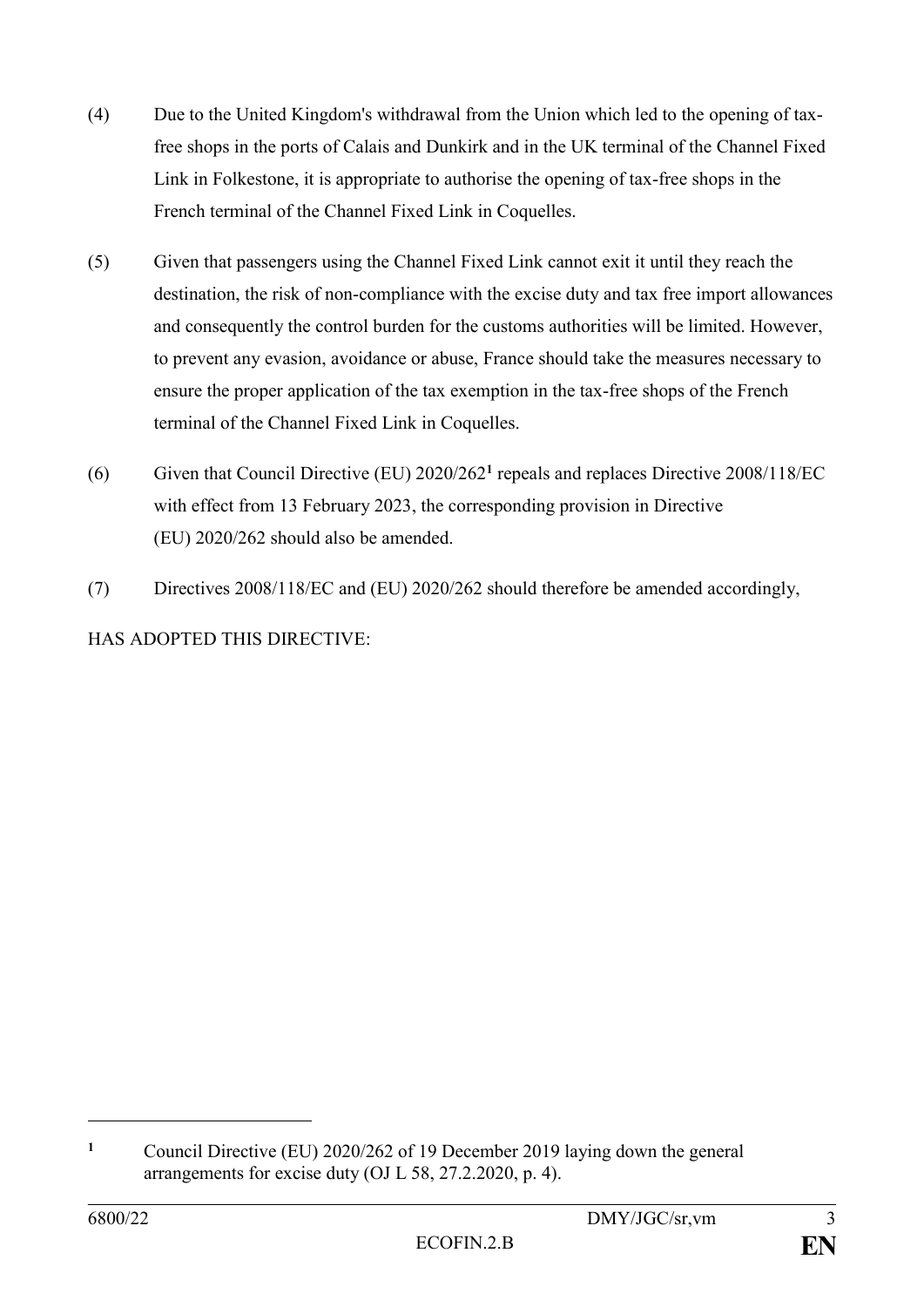# *Article 1 Amendment to Directive 2008/118/EC*

Article 14 of Directive 2008/118/EC is amended as follows:

- (1) the following paragraph is inserted:
	- '1a. The exemption provided for in paragraph 1 shall also apply to excise goods supplied by tax-free shops situated in the French terminal of the Channel Tunnel in Coquelles to passengers holding transport documents which are valid for a journey to the United Kingdom through the Channel Fixed Link.';
- (2) paragraph 3 is replaced by the following:
	- '3. Member States shall take the measures necessary to ensure that the exemptions provided for in paragraphs 1, 1a and 2 are applied in such a way as to prevent any possible evasion, avoidance or abuse.'.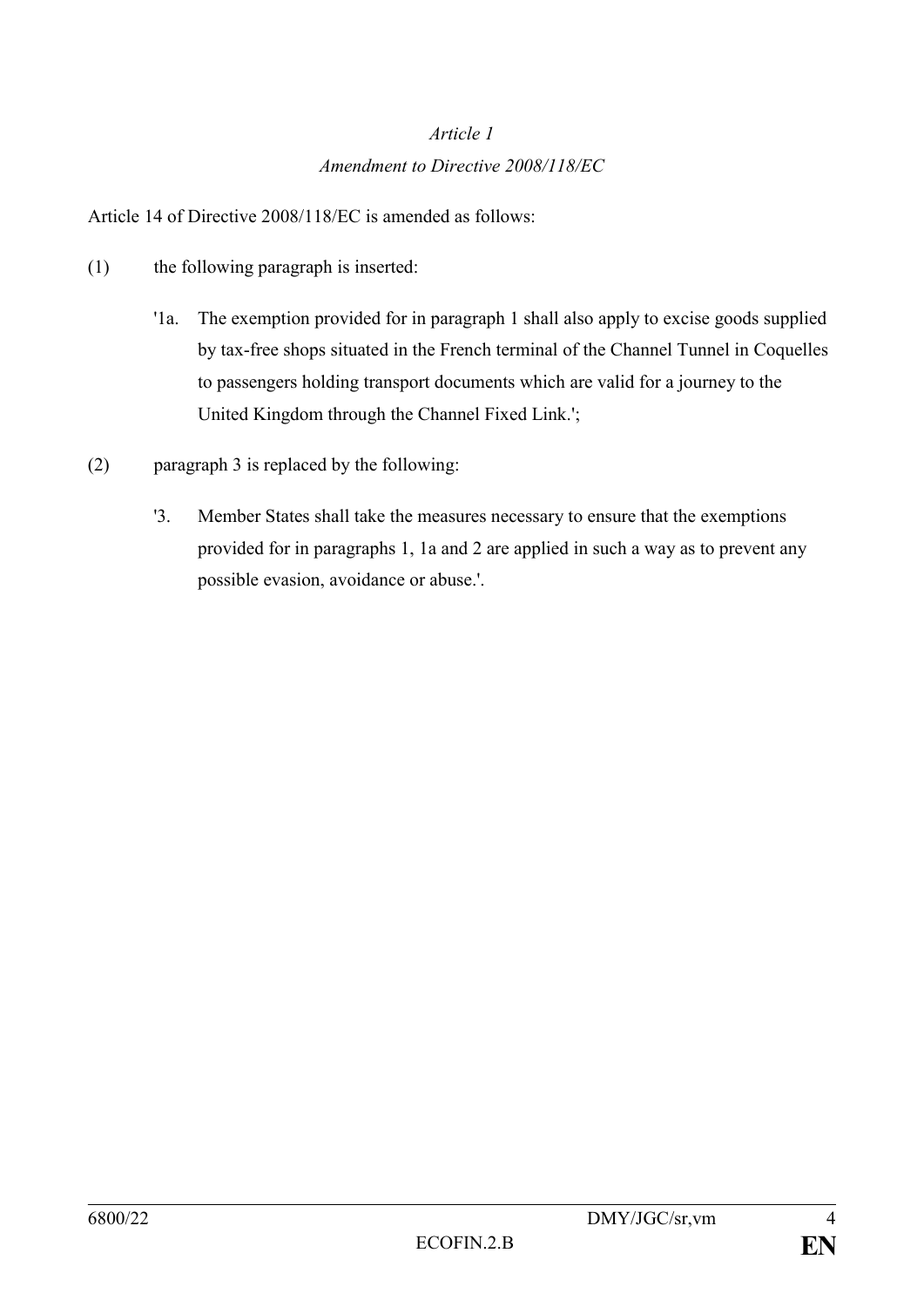# *Article 2 Amendment to Directive (EU) 2020/262*

Article 13 of Directive (EU) 2020/262 is amended as follows:

- (1) the following paragraph is inserted:
	- '1a. The exemption provided for in paragraph 1 shall also apply to excise goods supplied by tax-free shops situated in the French terminal of the Channel Tunnel in Coquelles to passengers holding transport documents which are valid for a journey to the United Kingdom through the Channel Fixed Link.';
- (2) paragraph 3 is replaced by the following:
	- '3. Member States shall take the measures necessary to ensure that the exemptions provided for in paragraphs 1, 1a and 2 are applied in such a way as to prevent any possible evasion, avoidance or abuse.'.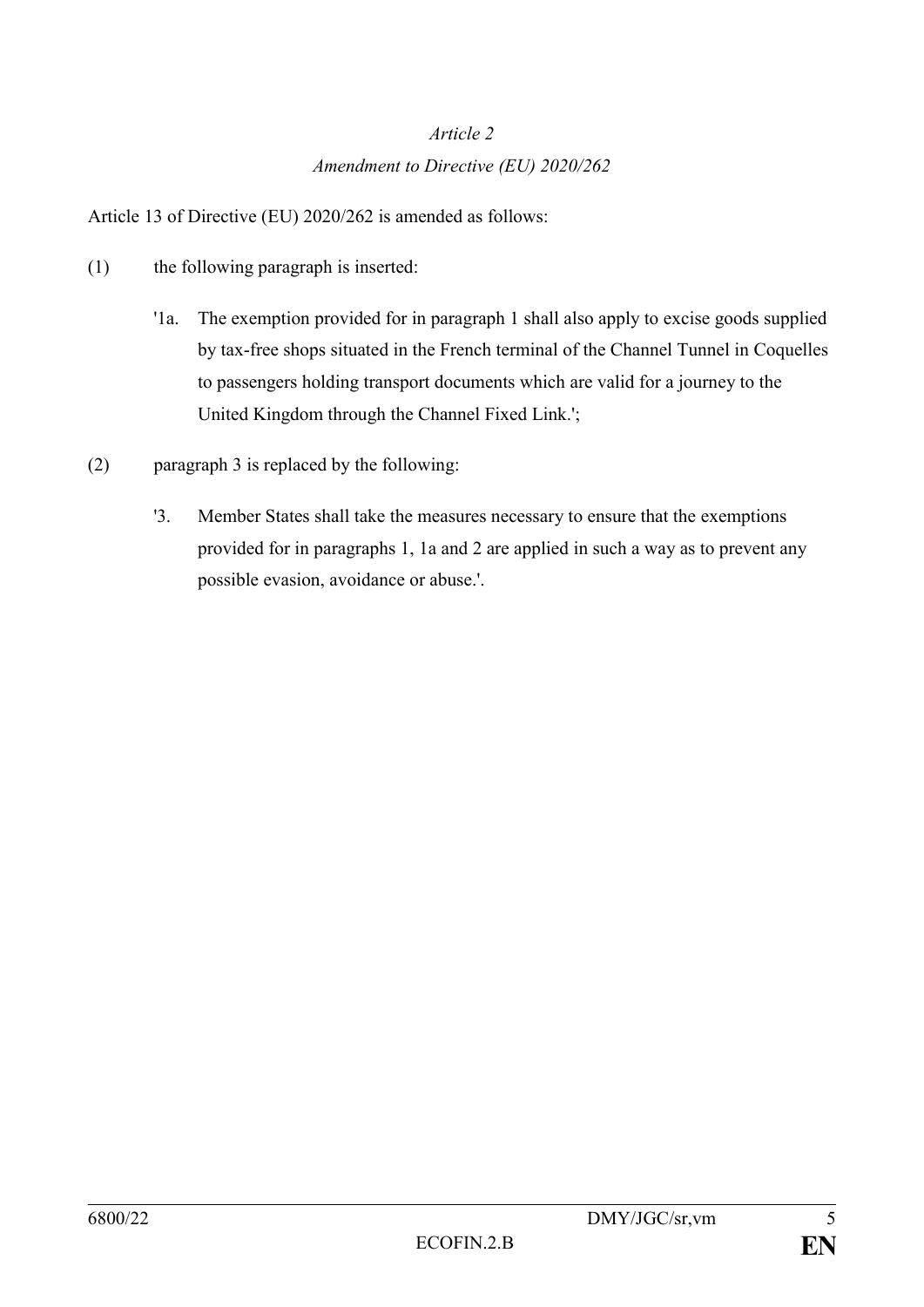#### *Article 3*

#### *Transposition*

- 1. Where a Member State decides to apply the exemption provided for in Article 14(1) of Directive 2008/118/EC in accordance with Article 1 of this Directive or the exemption provided for in Article 13(1) of Directive (EU) 2020/262 in accordance with Article 2 of this Directive, and adopts the laws, regulations and administrative provisions necessary to give effect to this Directive, it shall immediately inform the Commission of measures taken pursuant to this Directive.
- 2. When a Member State adopts those measures, they shall contain a reference to this Directive or shall be accompanied by such reference on the occasion of their official publication. The methods of making such reference shall be laid down by Member States.

### *Article 4*

This Directive shall enter into force on the twentieth day following that of its publication in the *Official Journal of the European Union*.